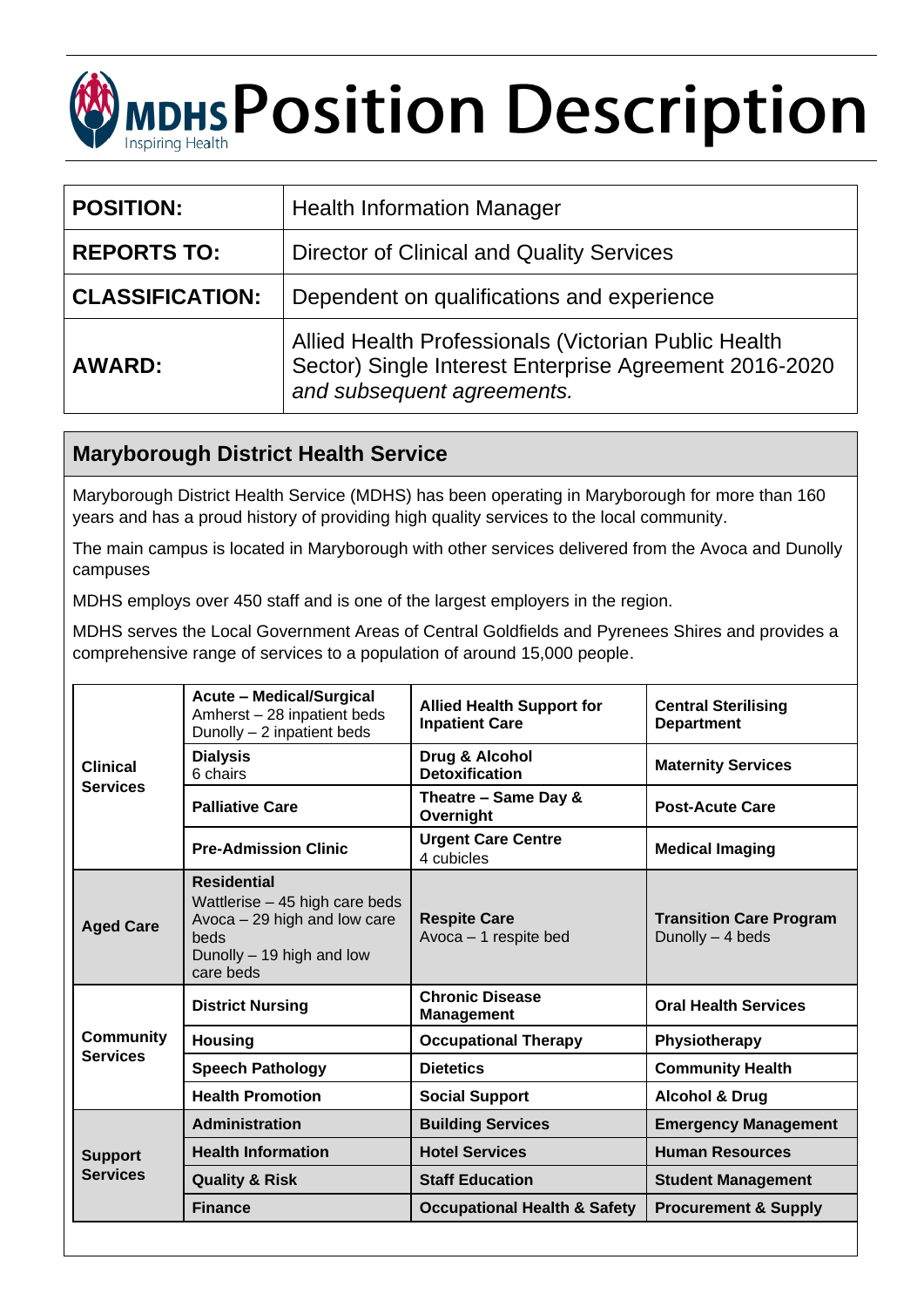# **MDHS Position Description**

| <b>Our Vision</b>                    |                                                                                                                                              |  |
|--------------------------------------|----------------------------------------------------------------------------------------------------------------------------------------------|--|
| Healthy Community - Inspiring Health |                                                                                                                                              |  |
| <b>Our Purpose</b>                   |                                                                                                                                              |  |
| <b>Empowering Health</b>             | We will improve the current general health status of the population and support<br>individuals to better manage their health                 |  |
| <b>Strengthening Services</b>        | We will continue to deliver and improve the range of primary and secondary<br>level health services expected of a rural health service       |  |
| <b>Developing People</b>             | We will invest in our people and foster a vibrant and positive work culture.                                                                 |  |
| <b>Working with Partners</b>         | We will work collaboratively with our partners and other service providers                                                                   |  |
| <b>Our Values</b>                    |                                                                                                                                              |  |
| <b>GENUINE</b>                       | We are consistently honest, trustworthy and accountable                                                                                      |  |
| <b>RESPECT</b>                       | We are fair, honest and caring to those we work with and meet                                                                                |  |
| <b>EXCELLENCE</b>                    | We reflect the highest standards of service and care                                                                                         |  |
| <b>ACCOUNTABILITY</b>                | We do what we say we are going to do; we support each other and hold each<br>other to account.                                               |  |
| <b>TOGETHERNESS</b>                  | We share the same vision and work together to achieve our goals; we behave in<br>a way that demonstrates our shared commitment to our values |  |

# **The Position**

The Health Information Manager is primarily responsible for ensuring all clinical records are maintained and coded in accordance with the Australian Coding Standards in a timely and accurate manner, whilst leading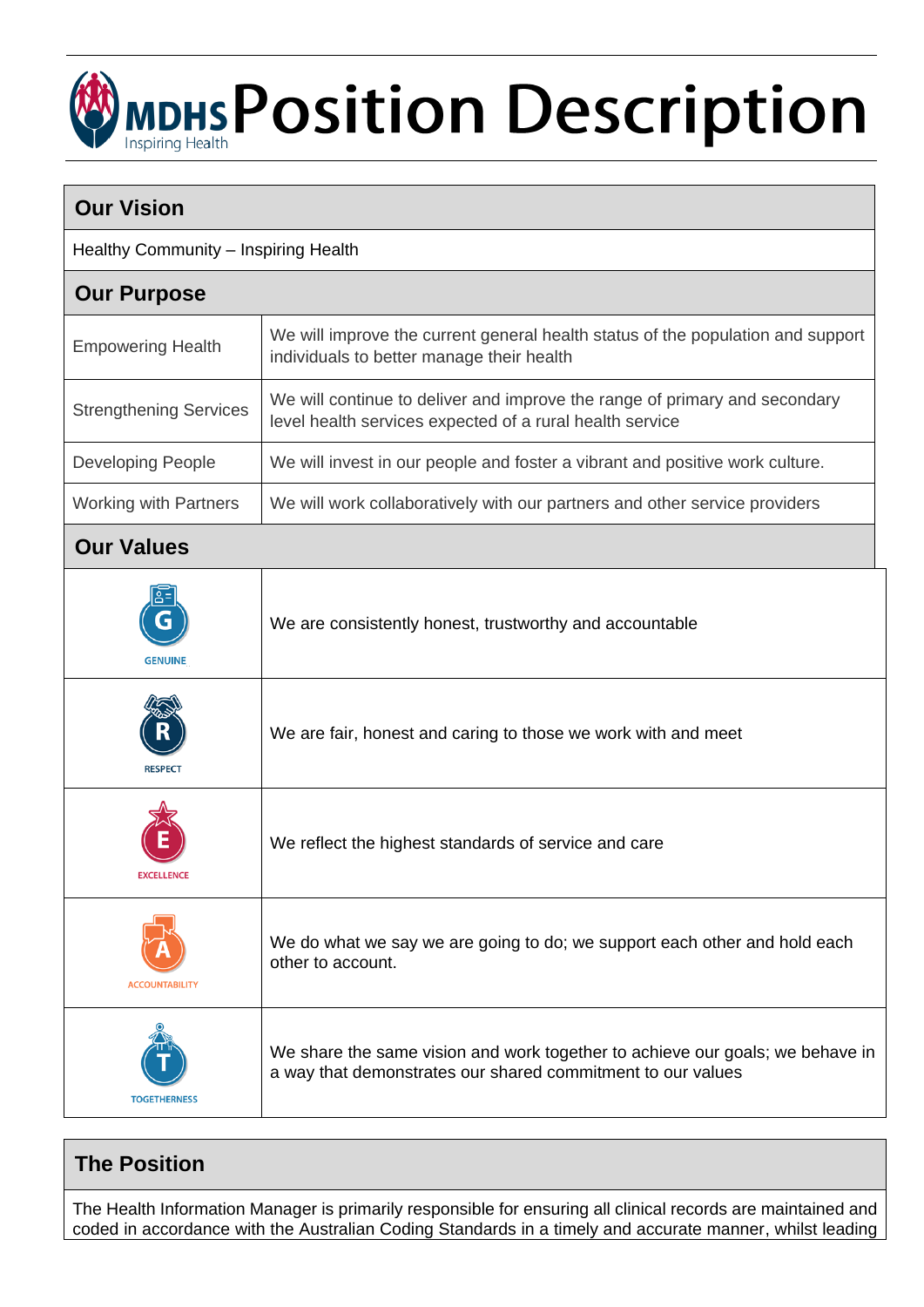# **MDHS POSition Description** Inspiring Health

clinical records management and supporting the organisations transition to digital medical records management systems, and ensuring accuracy of relevant statistical reporting information.

# **Specific Responsibilities**

- Responsible for casemix analysis
- Oversee and provide support for coding of inpatient separations using the current edition of ICD-10-AM and Australian Coding Standards to ensure accurate and efficient practices
- Oversee the preparation of accurate and timely submissions of the organisation's inpatient and outpatient mandatory datasets to the Department of Health and Human Services
- Assist in maintaining patient database integrity and management
- Assist with departmental processes and procedures to ensure an optimal service
- Maintain the standards for filing and storage of medical records
- Archive medical records in accordance with the requirements of the Public Records Office of Victoria
- Assist with software implementations and project management
- Collect and produce statistics for interdepartmental and executive staff
- Participate in quality assurance project work and quality improvement activities
- Provide leadership, direction and support to the Health Information Services team
- The Health Information Manager will accept accountability and responsibility for their own actions within their scope of practice.
- Lead the development and maintenance of a robust clinical records management framework and system.
- Support digitisation of clinical records
- Lead clinical documentation education.

## **Organisational Responsibilities**

#### **Organisational Values**

Each staff member must demonstrate and uphold the mission and values of MDHS. This includes accepting accountability and responsibility for their actions, demonstrating a commitment to ongoing education and professional development, and working within current scope of practice.

#### **Equal Opportunity, Workplace Behaviours & Code of Conducts**

MDHS endorses the Victorian State Government Code of Conduct. Each staff member has the right to equal opportunity and a work environment free from any form of workplace harassment and bullying. Each staff member must adhere to MDHS Policies in this regard and participate in education and training.

Each staff member must demonstrate an understanding of appropriate behaviours when engaging with children, according to MDHS' Child Safety Policy and Child Safety Code of Conduct.

Employment with MDHS is subject to the operation of the Disability Worker Exclusion Scheme maintained by the Department of Health and Human Services (DHHS), as amended from time to time (refer Appendix 1).

#### **Quality Improvement**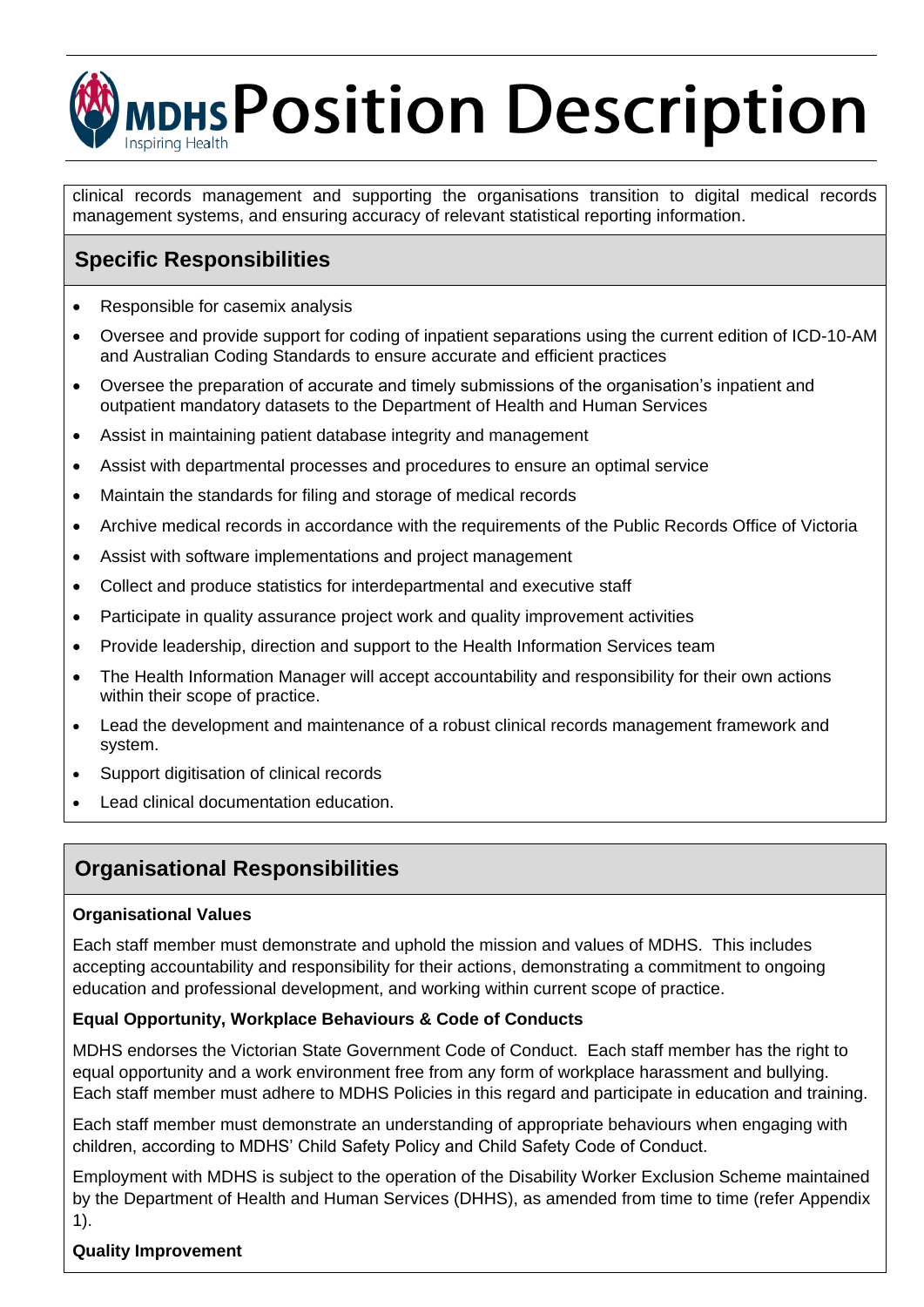

Each staff member is required to participate in MDHS' Quality Improvement programs to encourage excellence of care and ensure effective and safe use of resources.

This includes participation in appropriate staff development, training and education as required by MDHS and sharing knowledge with other staff members.

#### **Risk Management**

Each staff member has a duty to take a proactive role in contributing to the identification, management and reporting of risks, including near misses and hazards. Staff members who identify a risk are required to take first line action to minimise the risk and to then report it to their direct line manager for further management. All staff members are required to report any incidents that occur during the course of their duties.

#### **Occupational Health & Safety**

Each staff member has the right to a safe working environment and should advise their direct line manager of any risk or condition likely to result in accident or injury. Each staff member has the responsibility to take reasonable care of their own health and safety, to co-operate with OH&S policies, and to participate in appropriate safety education and evaluation activities.

#### **Infection Control**

Each staff member is responsible for minimising the risk of patients, residents, clients, visitors and other staff members acquiring or being exposed to infections arising from activities within the health care environment. Staff members are to support risk management strategies by adhering to the Infection Control Policy Manual Guidelines.

#### **Confidentiality**

Each staff member must comply with the principles of confidentiality relating to patients, residents, clients and other staff members.

Failure to observe this requirement may be regarded as misconduct warranting termination and incur liability to penalty pursuant to Section 141 of the Health Services Act, 1988.

#### **Pre-Employment Security Screening**

All new staff members are required to undergo a criminal history check prior to commencement and then again every three years.

A valid Employee Working With Children Check is also required for all positions.

#### **No-Smoking Policy**

To ensure a healthy and safe work environment for our staff, volunteers, patients, residents, clients and visitors, smoking is not permitted on hospital grounds, in buildings and offices or in any vehicle.

## **Key Selection Criteria**

#### **Qualifications / Experience**

- 1. Qualification in Health Information Management
- 2. Eligible for membership of the Health Information Management Association of Australia (HIMAA)

#### **Specialist Expertise**

- 3. Experience using IPM patient management Software.
- 4. Experience using the 3M Codefinder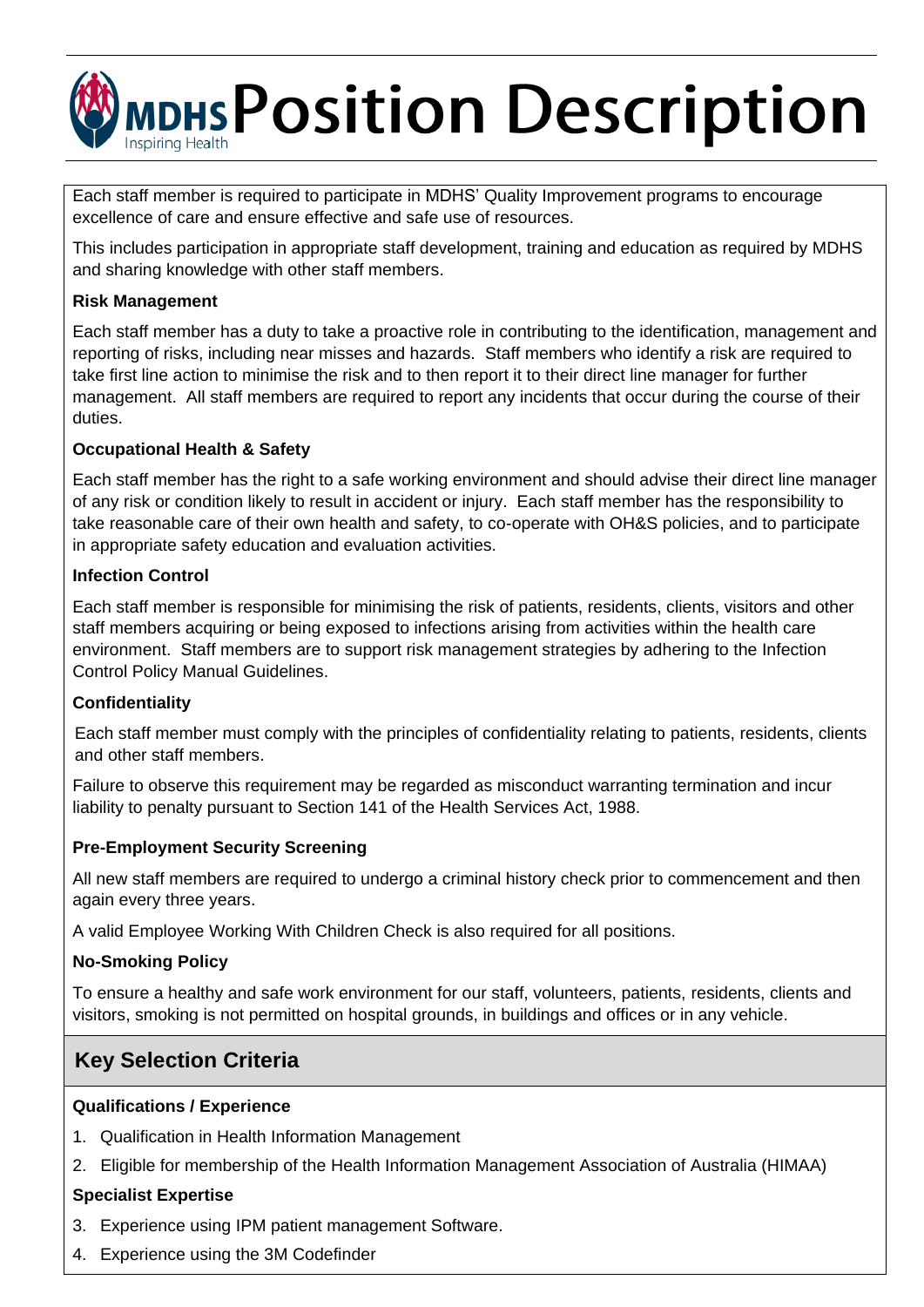

- 5. Knowledge of health record work processes
- 6. Demonstrated high level of ICD-10-AM coding competency
- 7. Demonstrated knowledge and experience of the PRS2/VAED and VINAH reporting requirements
- 8. Demonstrated evidence of commitment to ongoing education and professional development to ensure working within current scope of practice.
- 9. Demonstrated experience in implementing electronic medical records systems.

#### **Personal Qualities**

- 10. Ability to meet deadlines and demonstrated time management skills
- 11. Self-motivated and able to work with independently and as part of a team
- 12. Excellent interpersonal and communication skills

# **Additional Information**

- All MDHS staff are required to carry out lawful directions as outlined above or delegated to them. The work to be performed – and where relevant, any professional standards and codes of conduct and ethics issued by the relevant professional association – is set out in this position description.
- This position description is intended to describe the general nature and level of work that is to be performed by the person appointed to the role. It is not intended to be an exhaustive list of all responsibilities, duties and skills required.
- This Position Description may be amended and activities added or removed.as the need arises. Any such amendments will be made in consultation with the relevant staff member/s.
- A Performance Review will be conducted at 30-days, three months and six months and then annually. The purpose of performance reviews is to facilitate communication between a staff member and their direct line manager to discuss and review tasks, goals, expectations and progress.
- All staff members are required to participate in mandatory corporate training.

### **Acceptance**

I understand, agree to and accept the role as outlined in this position description.

Staff Member's Name (please print)

Staff Member's Signature

Date